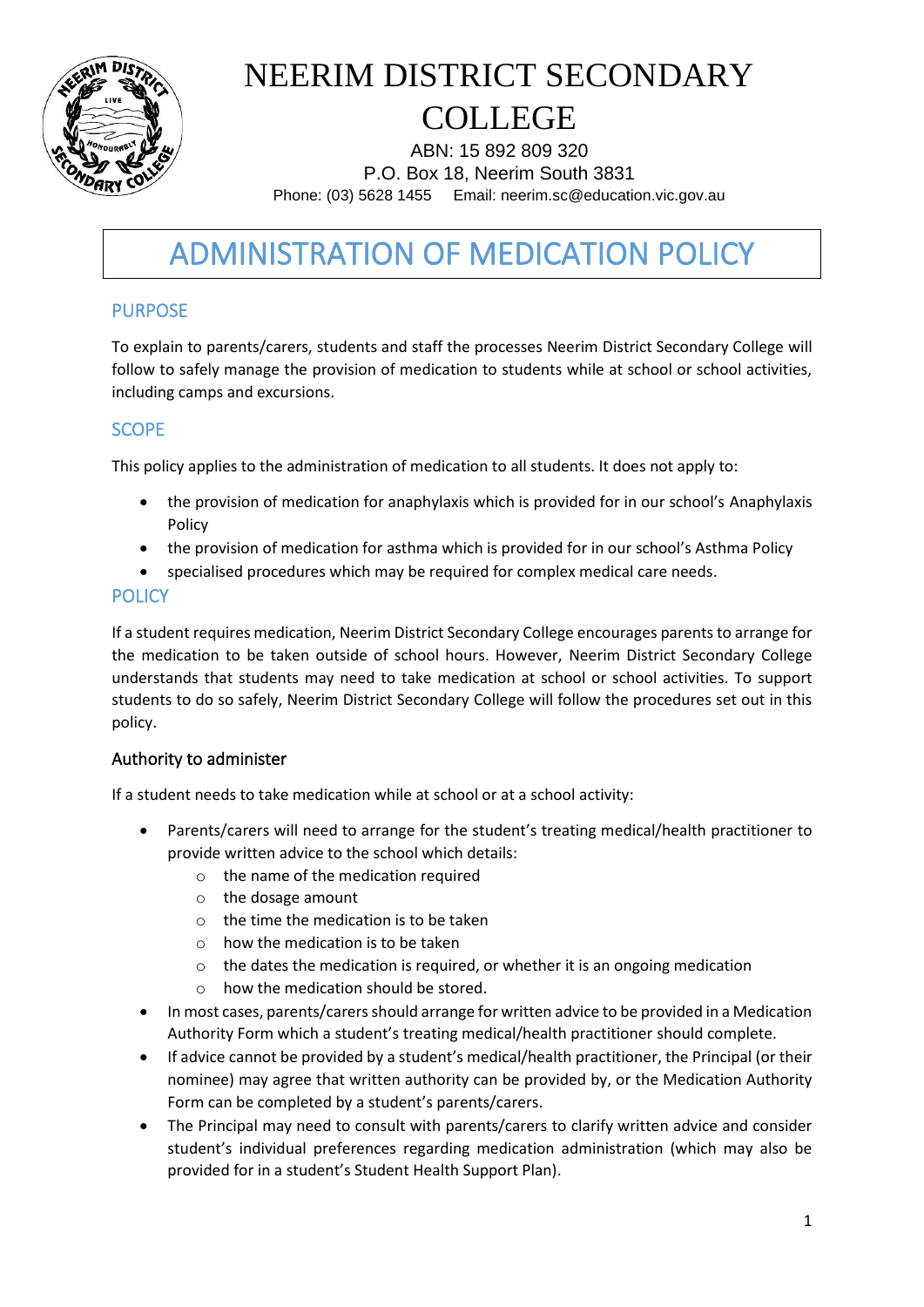

ABN: 15 892 809 320 P.O. Box 18, Neerim South 3831 Phone: (03) 5628 1455 Email: neerim.sc@education.vic.gov.au

Parents/carers can contact the wellbeing coordinator for a Medication Authority Form.

#### Administering medication

Any medication brought to school by a student needs to be clearly labelled with:

- the student's name
- the dosage required
- the time the medication needs to be administered.

Parents/carers need to ensure that the medication a student has at school is within its expiry date. If school staff become aware that the medication a student has at school has expired, they will promptly contact the student's parents/carers who will need to arrange for medication within the expiry date to be provided.

If a student needs to take medication at school or a school activity, the Principal (or their nominee) will ensure that:

- 1. Medication is administered to the student in accordance with the Medication Authority Form so that:
	- the student receives their correct medication
	- in the proper dose
	- via the correct method (for example, inhaled or orally)
	- at the correct time of day.
- 2. A log is kept of medicine administered to a student.
- 3. Where possible, two staff members will supervise the administration of medication.
- 4. The teacher in charge of a student at the time their medication is required:
	- is informed that the student needs to receive their medication
	- if necessary, release the student from class to obtain their medication.

#### *Self-administration*

In some cases it may be appropriate for students to self-administer their medication. The Principal may consult with parents/carers and consider advice from the student's medical/health practitioner to determine whether to allow a student to self-administer their medication.

If the Principal decides to allow a student to self-administer their medication, the Principal may require written acknowledgement from the student's medical/health practitioner, or the student's parents/carers that the student will self-administer their medication.

#### Storing medication

The Principal (or their nominee) will put in place arrangements so that medication is stored:

- securely to minimise risk to others
- in a place only accessible by staff who are responsible for administering the medication
- away from a classroom (unless quick access is required)
- away from first aid kits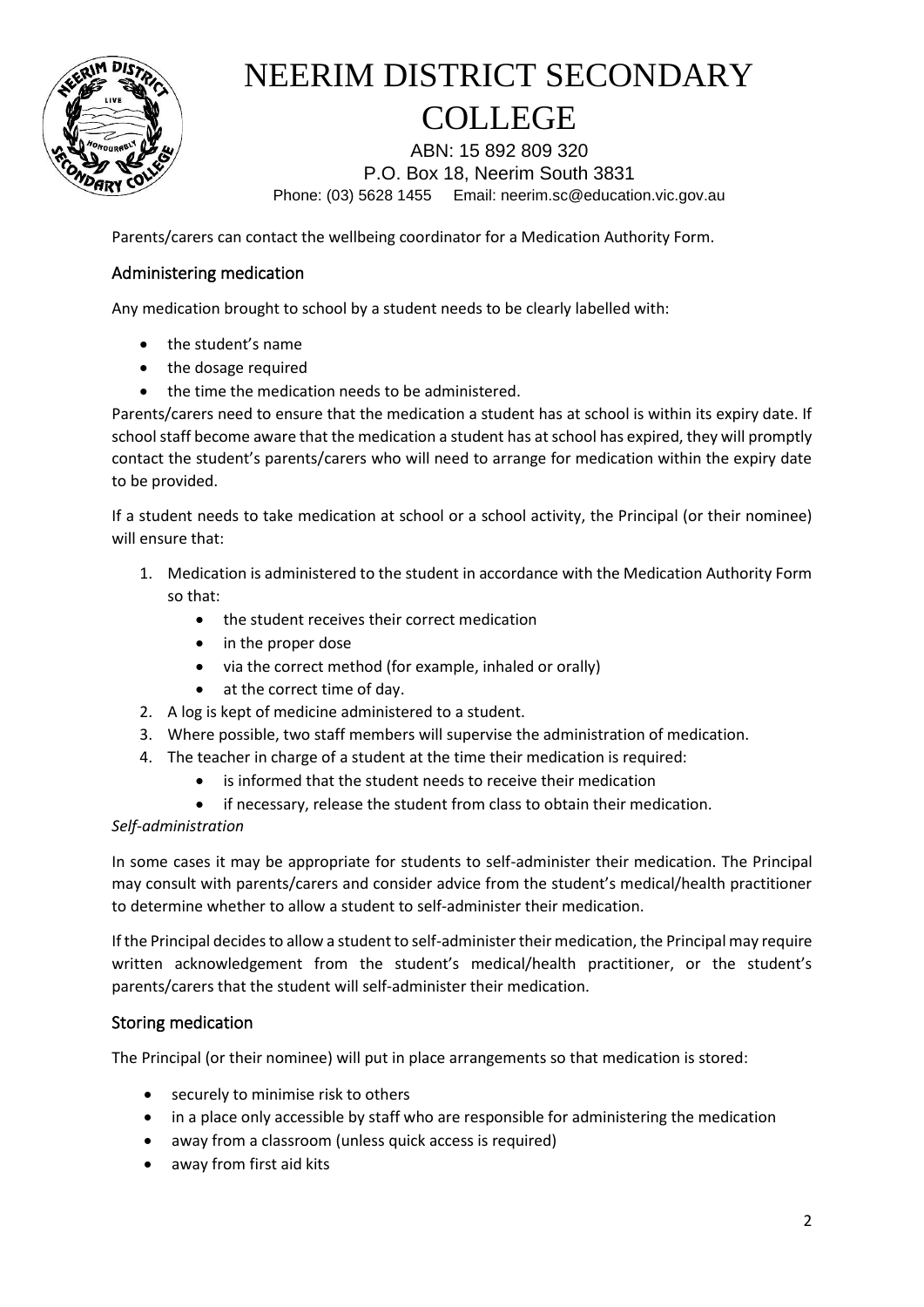

ABN: 15 892 809 320 P.O. Box 18, Neerim South 3831 Phone: (03) 5628 1455 Email: neerim.sc@education.vic.gov.au

• according to packet instructions, particularly in relation to temperature.

For most students, Neerim District Secondary College will store student medication in the sick bay.

The Principal may decide, in consultation with parents/carers and/or on the advice of a student's treating medical/health practitioner:

- that the student's medication should be stored securely in the student's classroom if quick access might be required
- to allow the student to carry their own medication with them, preferably in the original packaging if:
	- $\circ$  the medication does not have special storage requirements, such as refrigeration
	- o doing so does not create potentially unsafe access to the medication by other students.

#### Warning

Neerim District Secondary College will not:

- in accordance with Department of Education and Training policy, store or administer analgesics such as aspirin and paracetamol as a standard first aid strategy as they can mask signs and symptoms of serious illness or injury
- allow a student to take their first dose of a new medication at school in case of an allergic reaction. This should be done under the supervision of the student's parents, carers or health practitioner
- allow use of medication by anyone other than the prescribed student except in a life threatening emergency, for example if a student is having an asthma attack and their own puffer is not readily available.

#### Medication error

If a student takes medication incorrectly, staff will endeavour to:

| <b>Step</b> | <b>Action</b>                                                                             |
|-------------|-------------------------------------------------------------------------------------------|
| 1.          | If required, follow first aid procedures outlined in the student's Health Support Plan or |
|             | other medical management plan.                                                            |
| 2.          | Ring the Poisons Information Line, 13 11 26 and give details of the incident and the      |
|             | student.                                                                                  |
| 3.          | Act immediately upon their advice, such as calling Triple Zero "000" if advised to do so. |
| 4.          | Contact the student's parents/carers or emergency contact person to notify them of the    |
|             | medication error and action taken.                                                        |
| 5.          | Review medication management procedures at the school in light of the incident.           |

In the case of an emergency, school staff may call Triple Zero "000" for an ambulance at any time.